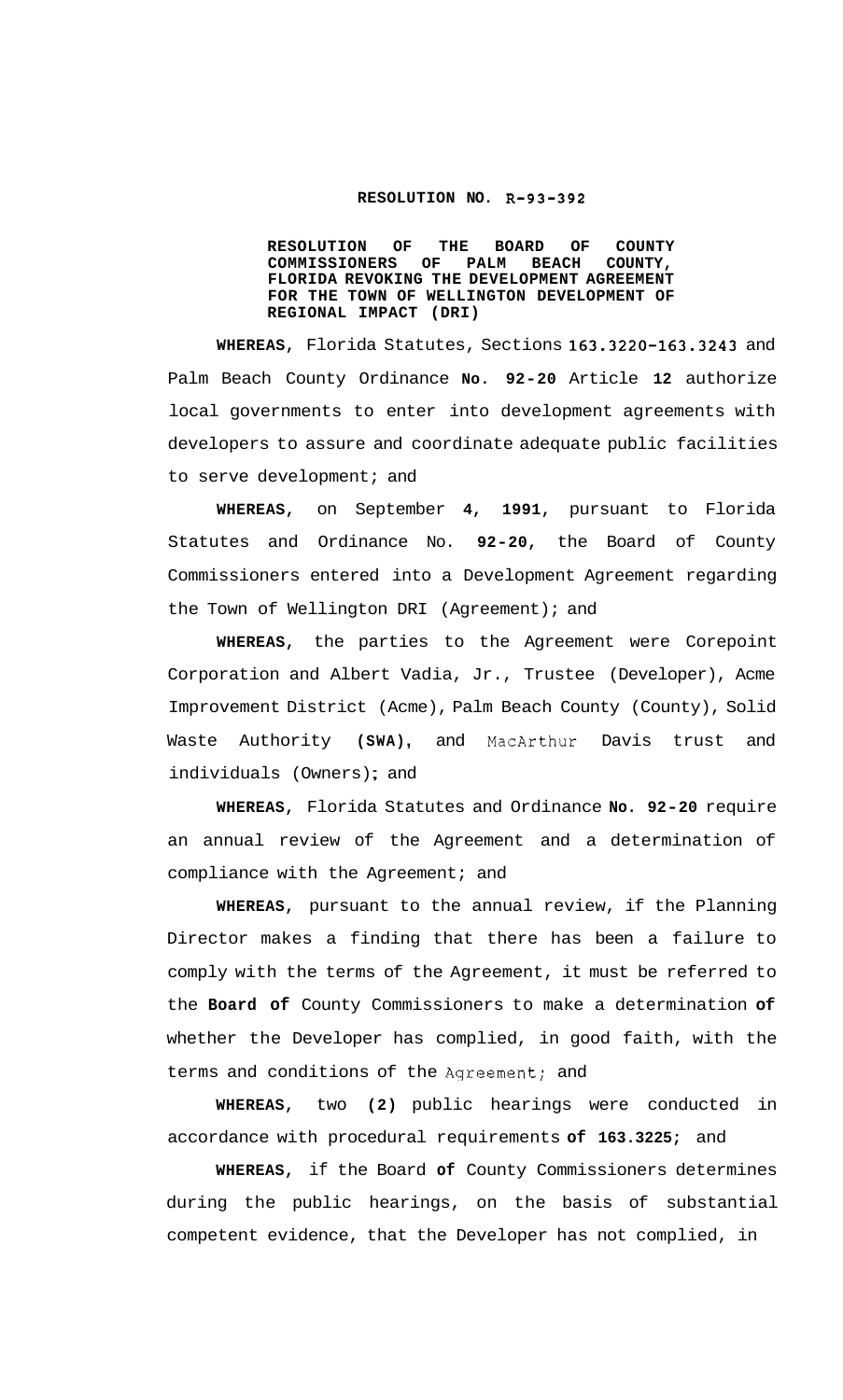good faith, with the terms of the Agreement, the Board of County Commissioners may modify or revoke the Agreement.

**NOW, THEREFORE BE IT RESOLVED BY THE BOARD OF COUNTY COMMISSIONERS OF PALM BEACH COUNTY, FLORIDA** that the Development Agreement for the Town of Wellington DRI is hereby revoked and the Board of County Commissioners finds and determines as follows:

**1.** Two (2) public hearings were conducted during which neither the Developer nor the Owner **of** the property demonstrated good faith compliance with the terms **of** the Agreement.

 $2.$ Corepoint Corporation and Albert Vadia, Jr., Trustee longer hold any interest in the development or the no Development Agreement.

**3.** Although a subsequent developer had executed a contract to purchase the property it has abandoned its interest therein.

4. Acme has rescinded its participation in the Agreement.

**5.** There has been no performance under the Agreement. The following four **(4)** time certain conditions **of** the Agreement have not been met:

- **(1)** Section 5.4G **(1)** Acme Financial Responsibilities - Bond Validation and Sale
- (2) Section **5.4H(4)** Developer Financial Responsibilities **\$1,000,000** Advance Payment
- **(3)** Section 6.2A Land Conveyed for District Park Purposes - Interlocal Agreement for Roles for Development and Operation **of** Park

**(4)** Section **7.2A** Fire Rescue site **to be** conveyed

As a result thereof there has been a material breach **of**  the Agreement.

Acme did not incur any bond obligations under this 6. Agreement. Therefore in accordance with Section **11.3D,**